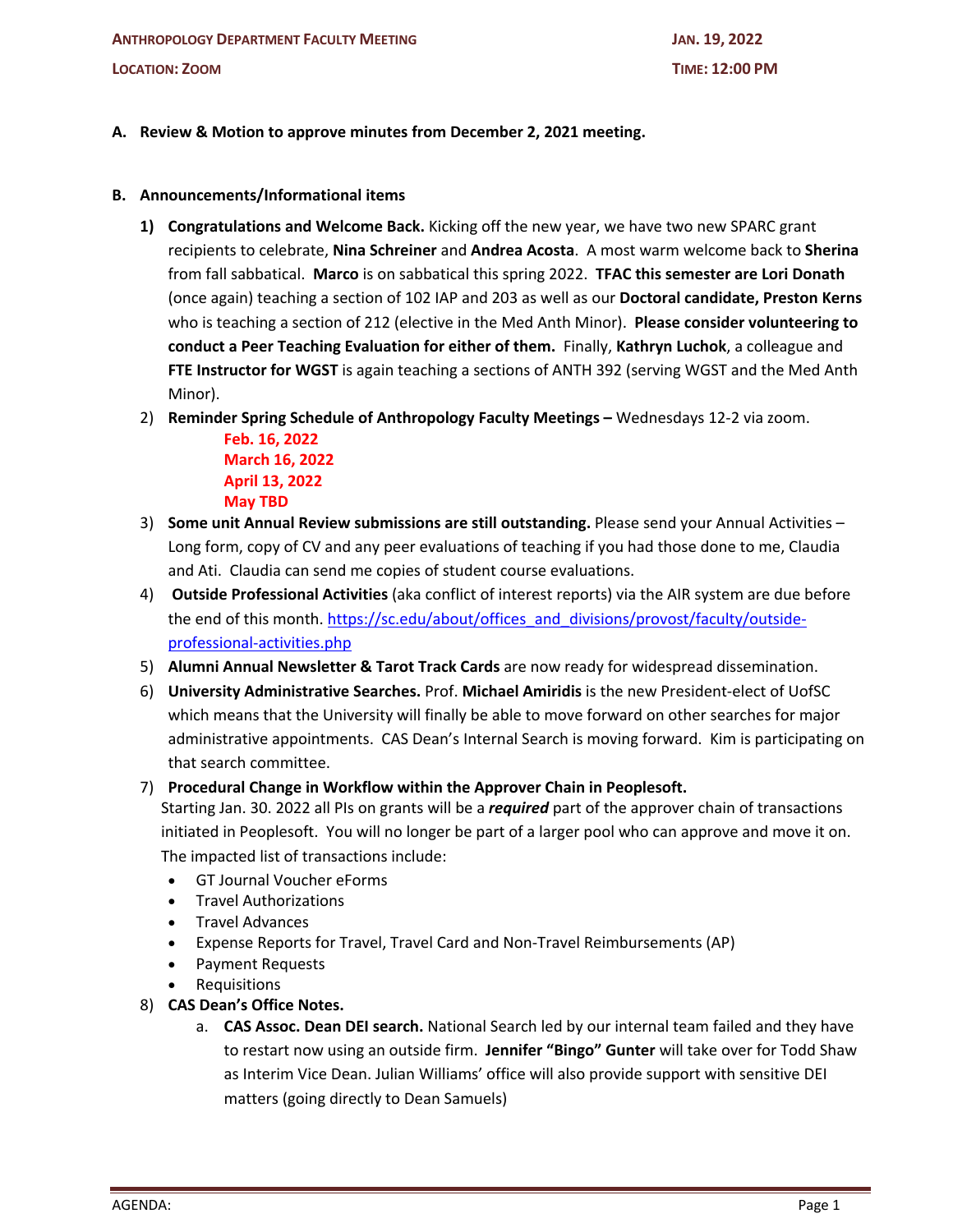- b. **"Play" Theme Semester 2023** I have volunteered to serve on this committee. Let's come up with some great anthropology courses and programming. We have more time to gear up given that the semester is shifting.
- c. **CAS will be authorizing 60+ FTE Instructor hires**. These are aimed largely at units that are dependent on adjuncts (TFAC) and shifting those lines where there is a proven track-record high quality teaching into FTE Professional Track Instructors.
- **d. Grad Students interested in Darla Moore's Master Modeler Competition?** Open to CAS Grads who are interested. Bryan Gentry (or Jeff Twiss) in CAS can help them find a team. **https://sc.edu/study/colleges\_schools/moore/research\_and\_centers/centers/center\_for\_ applied\_business\_analytics/news\_events/modeler\_competition.php**
- **e. CAS 2nd plea to CAS faculty to join the Faculty Senate Courses & Curriculum Committee**
- **f. Hiring Plans – 3 year visions –** Departmental meeting to discuss our aspirations for obtaining our vision. We should have a focused meeting to see if it has changed at all since the Self-Study-External Review and the range of applicants we see applying for the existing searches.
- **g. Blueprint data especially important this year**. Upper admin will likely read these more intently than years past as they make decisions about where to steer the University.
- **h. CAS Budget Support Staff** in place and proactively helping faculty and their grads with grant applications, including the NSF-DDRIG.
- **i. CAS DEI Pilot Grant Program.** So far only one faculty member in the Department has expressed interest in this. As there can be only one submission per program, if you had intended on pursuing this please let it be known to the Chair today.

### **C. Reports and discussion:**

- 1. **AGORAE –** Hansen
- **2. Budget Update** Reynolds
- **3. Undergraduate Director -** Jones
- **4. Graduate Director –** DeWitte
	- **a. Grad Application Review – Focus on Top Candidates who qualify for Fellowships**
	- **b. Use of Recruitment Funds**
- **5. 4-Field Curriculum & Course Scheduling –** Lewis
	- **a. Spring enrollment is robust for anthropology courses.**
	- **b. Cultural Wing Chair Report** Doering-White
- 6. **T & P Chair -** DeWitte
- 7. **SCIAA News -** King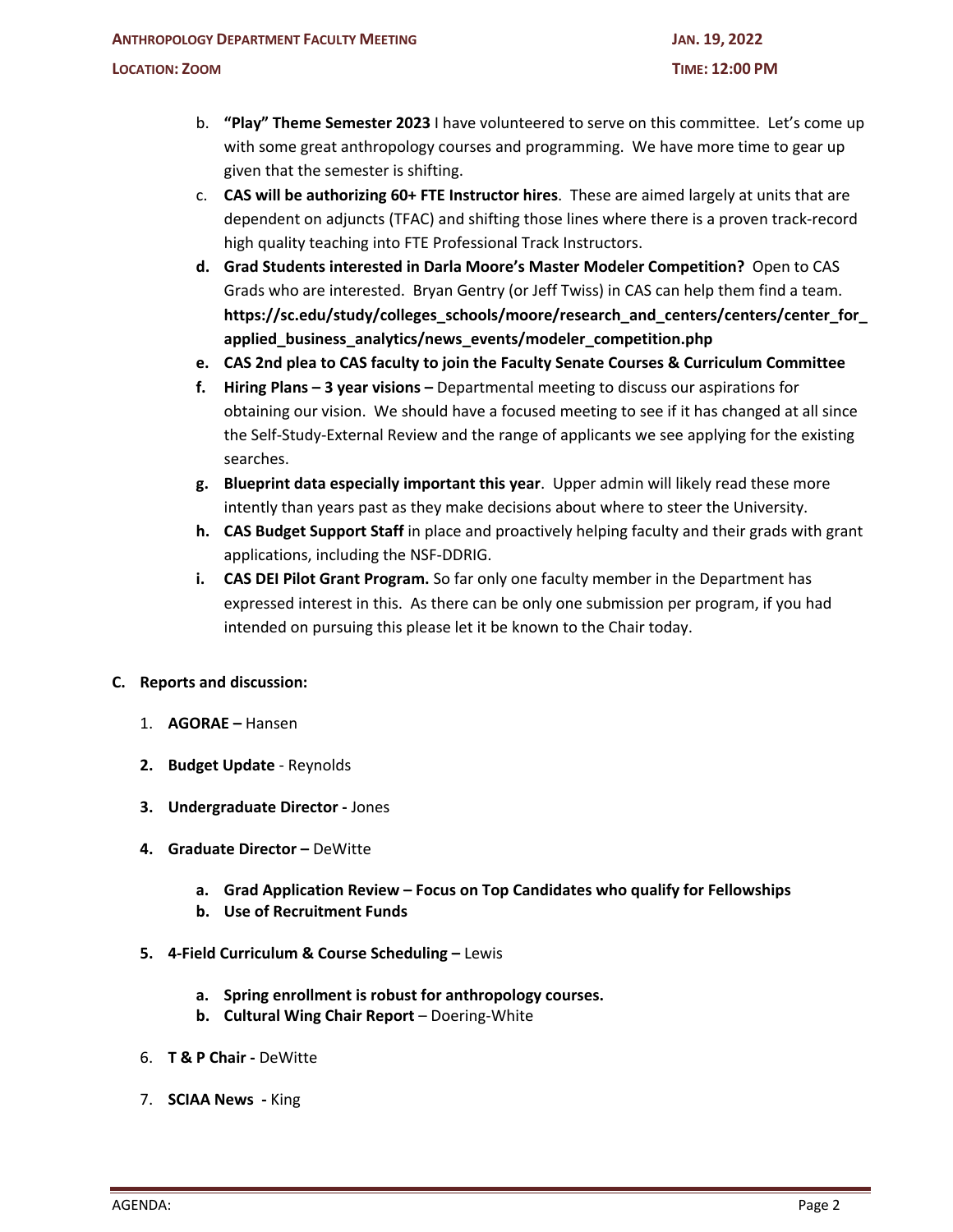- 8. **Faculty Senate -** Simmons
- **9. Search Committee Up-dates**
	- a. **Opportunity Hire** Reynolds
	- b. **WGST Director –** Reynolds

**Jennifer Hamilton** will be on campus **February 10<sup>th</sup> & 11<sup>th</sup> to interview for the WGST** directorship. The other candidate has since dropped. Anthropology's research talk and meetings will happen on the  $10^{th}$ . The talk on the  $10^{th}$  will be a Zoom event from 4:00-5:30, but some of the meetings in the schedule will be F-2-F. Slots can be set aside for faculty and grads to meet with her. I can volunteer to join the dinner event as we have been allowed to participate in that too. Atieno will be working closely with the Stephanie Mitchem who is the keeper of the schedule.

- c. **Postdoc –** Lewis & Reynolds
- d. **Bio –** De la Cova
- e. **Arch**  Weik

### 10. **Colloquium Coordinators –** Barra & Stawkowski

Jennifer spoke with Dr. **Giovanni B'atz** and he has accepted our invitation to give a talk as part of our speaker series. If he is to give a virtual talk, his availability is the following: **Feb 1-28 and March 1-7.** Late in the semester (April) might be possible for a campus visit, but that all depends on COVID and if he is going to a field visit in Guatemala. We should probably proceed with scheduling a virtual talk for February if more job talks are all going to hit in March. He can speak about his book project regarding Ixil Mayas mobilization against mining in Guatemala. [**Note: Maxcy College - Living & Learning Community has money to chip in as co-sponsor for this event – we just need to followup.**]

**Website changes:** CAS Communications has been pushing for depts/offices to use 25Live to post events including in-person/virtual/off-campus ones. Using 25Live will also make our events more accessible to the public since we can link our calendar to multiple calendars of our choice (i.e., CAS, UofSC Public, Student, UofSC Faculty Staff). Ati will be removing the Events webpage, and set up 25Live starting this month.

# **D. Old Business –**

- **1. Leatherman request for distinguished emeritus faculty status**
- **2. Retirement Party Planning for Wagner. Ati** is in the midst of event planning and has great ideas that already have Gail's input. It will be a picnic shelter party held outdoors at the **Saluda Shoals Park** for a likely weekend date March or April – the later the better given the weather. We are able to purchase a tree (and plaque in her honor) and work with the landscape services regarding its placement. Gail has already shared with Ati what kind of